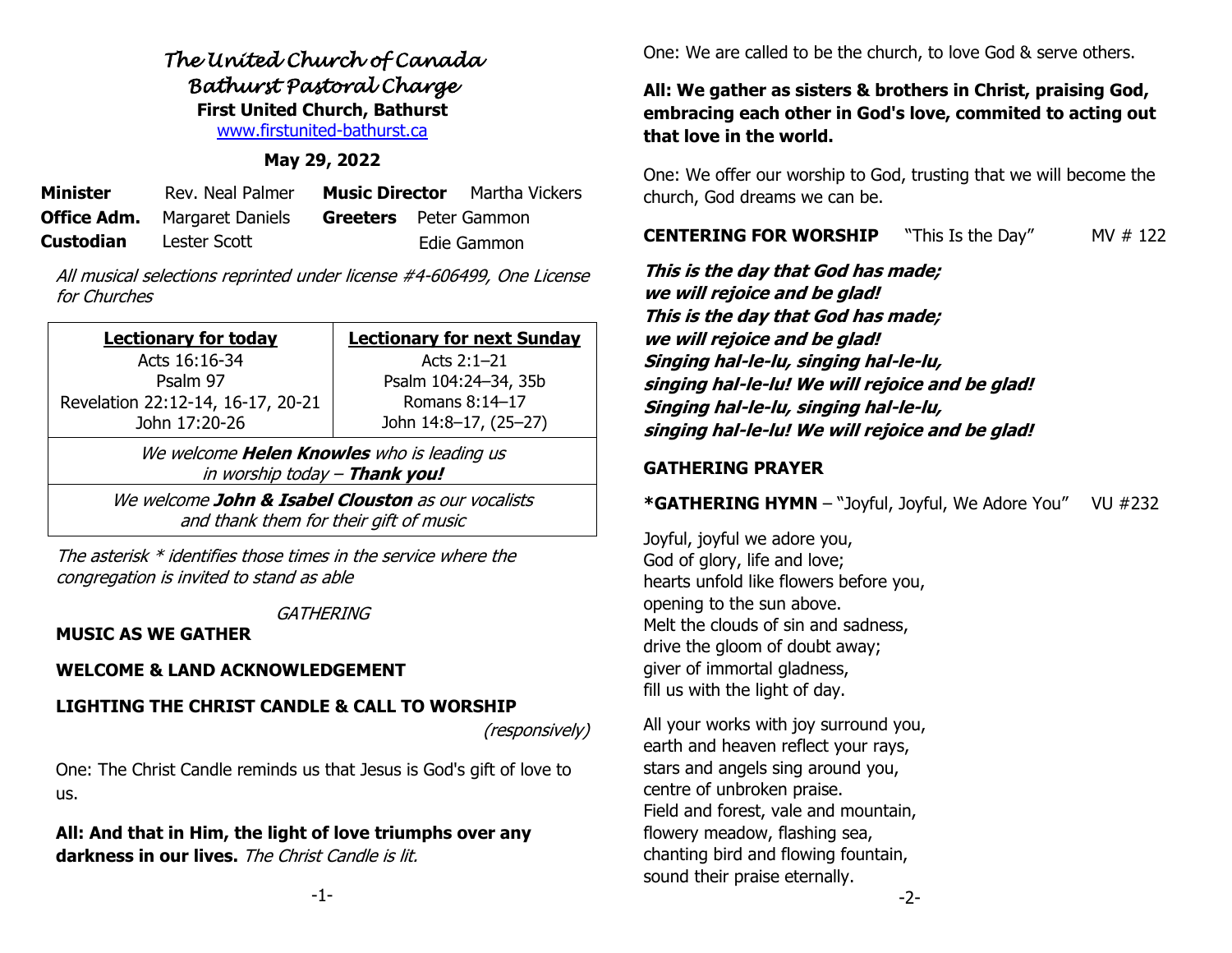You are giving and forgiving, ever blessing, ever blest, wellspring of the joy of living, ocean depth of happy rest! Source of grace and fount of blessing, let your light upon us shine; teach us how to love each other, lift us to the joy divine.

Mortals join the mighty chorus which the morning stars began; God's own love is reigning o'er us, joining people hand in hand. Ever singing, march we onward, victors in the midst of strife; joyful music leads us sunward in the triumph song of life.

## **PRAYER OF HUMILITY** (in unison)

**Loving God, we come acknowledging our closed mindedness. You have opened doors of opportunity and we have chosen to ignore them. You have offered new insights and we have closed our ears and minds. Forgive our contentment & open our hearts more fully to your will for our lives & for our church. Amen.**

**CHORAL RESPONSE** – "Take, O Take Me as I Am" – MV #85

**Take, O take me as I am; summon out what I shall be; set your seal upon my heart and live in me, in me.**

## **\*GREETING ONE ANOTHER** (responsively)

The Peace of Christ be with you all.

**And also with you.**

# **SHARING A STORY - "Helping Others"**

## **\*SINGING A SONG** VU #579

"The Church is Wherever God's People"

The church is wherever God's people are praising, singing God's goodness for the joy on this day. The church is wherever disciples of Jesus Remember his story and walk in his way

The church is wherever God's people are helping, caring for neighbors in sickness and need. The church is wherever God's people are sharing the words of the bible in gift and in deed.

**ENGAGING** 

#### **PRAYER FOR ILLUMINATION**

**SCRIPTURE READING** Brooke Knowles

John 6:1-14

**REFLECTION -** "In Loving Partnership"

Interspersed through the message – VU  $#575$  vs.  $#1$ 

I'm gonna live so God can use me, anywhere, Lord, anytime! I'm gonna live so God can use me, anywhere, Lord, anytime!

## **MOMENT OF SILENT REFLECTION**

**GIFT OF MUSIC -** "Hands Shaped Like A Cradle"

John & Isabel Clouston

RESPONDING

**MINUTE FOR MISSION** *Bev Murphy* 

#### **INVITATION TO THE OFFERING**

-3-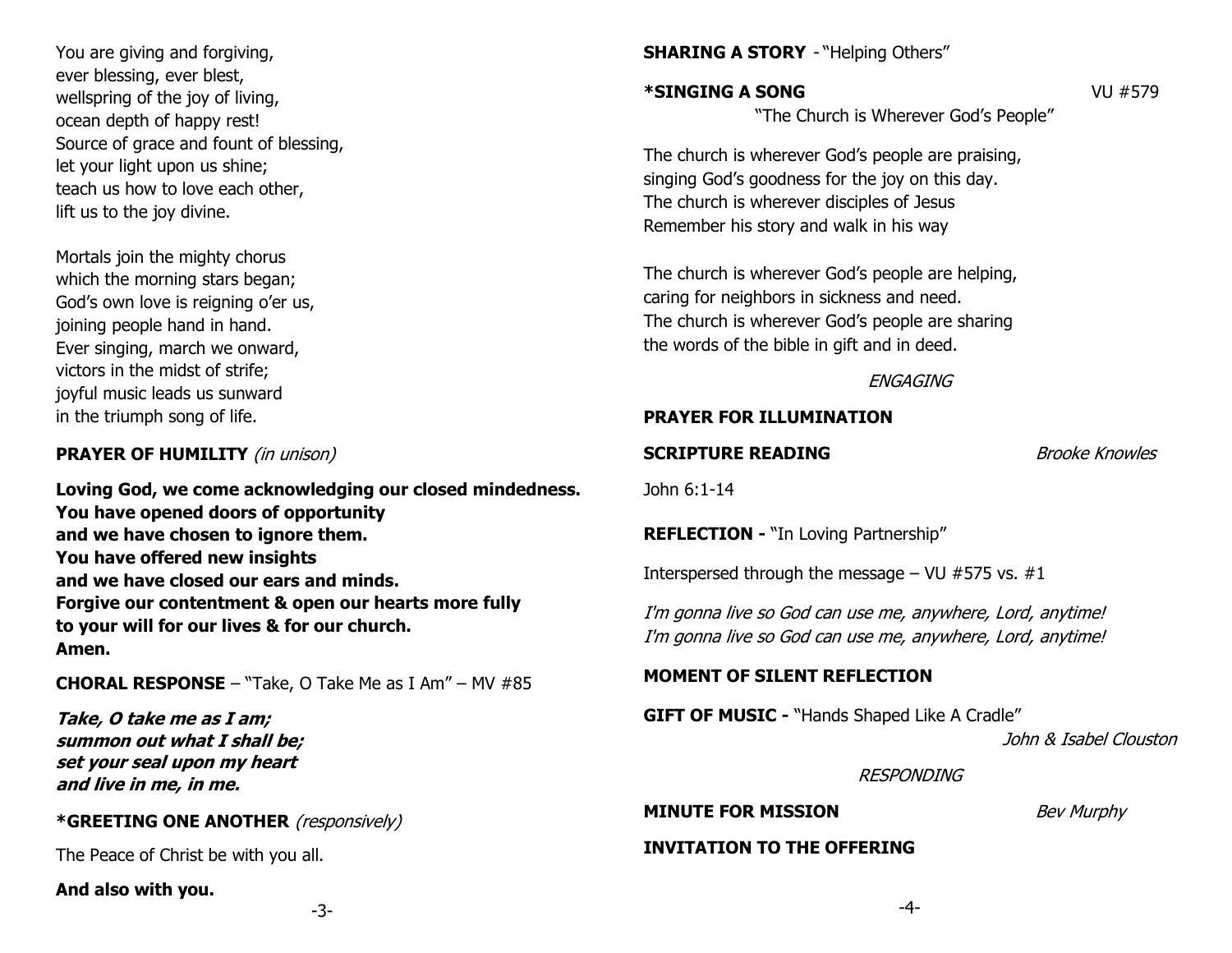#### **\*OFFERING PRAYER** (in unison)

**Generous God, we thank you for the opportunity, to not only receive your gifts, but also for the privilege of being your gifts .... to each other and the world. Receive our offerings, we pray. Through them & through us, bless your world. Amen.**

**MEDITATIVE MUSIC**

**SHARING OUR CONCERNS** 

**PRAYERS OF THE PEOPLE** 

**THE LORD'S PRAYER** – VU #921 (in unison)

**Our Father, who art in heaven, hallowed be thy name, thy kingdom come, thy will be done,** 

**on earth, as it is in heaven.** 

**Give us this day our daily bread, and forgive us our trespasses, as we forgive those who trespass against us. And lead us not into temptation, but deliver us from evil: For thine is the kingdom, the power, and the glory forever and ever.**

**Amen**

GOING OUT (as Spirit people)

#### **ANNOUNCEMENTS**

**\*CLOSING HYMN** – VU #593

"Jesu, Jesu, Fill Us with Your Love"

Refrain: Jesu, Jesu, fill us with your love, show us how to serve the neighbors we have from you. Kneels at the feet of his friends, silently washes their feet, master who acts as a slave to them.

Refrain: Jesu, Jesu, fill us with your love, show us how to serve the neighbors we have from you.

Neighbors are rich-----and poor, varied in color and race, neighbours are near----and far----away.

Refrain

These are the ones we should serve, these are the ones we should love, all----are neighbors to us----and you.

Refrain

Kneel at the feet of our friends, silently washing their feet, this is the way we should live----with you.

Refrain

## **BLESSING**

**\*CHORAL CLOSING – MV #222** "May the Peace of God Be Your Peace"

**May the peace of God be your peace. May the love of God be the love you show. May the joy of God be the joy you know, and may the world that God would see be found in you.**

(The Christ Candle is extinguished.)

**POSTLUDE** 

-5-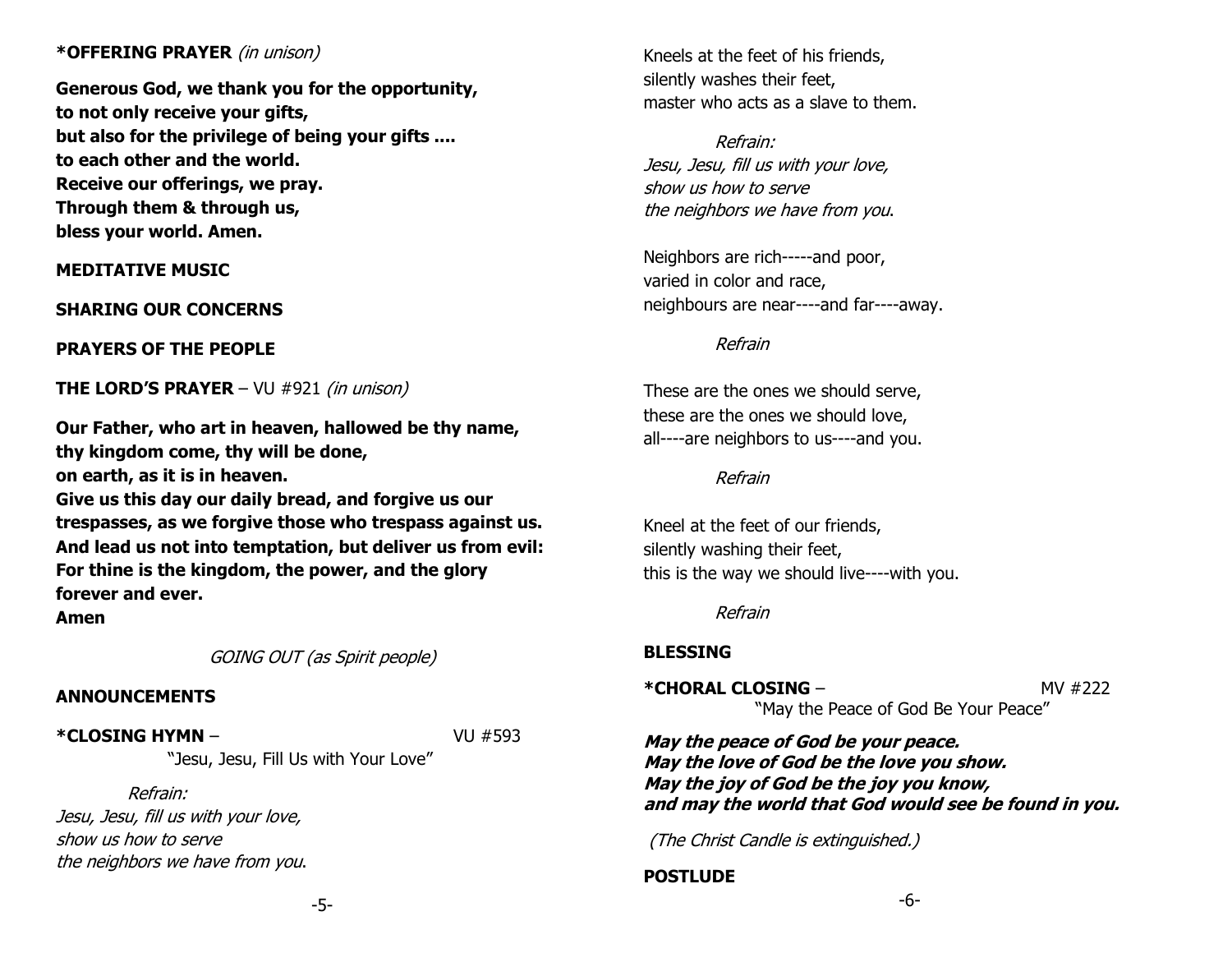# *Church News*

The summer church office hours are now in effect – open Monday to Thursday – 9 AM to 3 PM. The office will be closed on Fridays until after the Labour Day weekend.

**Thank You:** The Ways and Means team would like to express a sincere thank you to all who helped in anyway with our Take-Out Ham & Scallop Potato Supper. Because of the generous sponsorship of McDonalds Restaurant – Bathurst, the Ways and Means team realized a profit of approximately \$4,390.00. The next Ways and Means team event will be held in September – the BBQ Beef Supper**.**

**Hospitality Time** after church will resume next Sunday, June 5<sup>th</sup> in the Ruth Morrison Room. Please bring your own mug due to COVID 19 and to assist with being environmental friendly.

**Purses Plus** – The Community Outreach Sub Team extends thanks to all who generously contributed supplies to our new project. In fact, the response has been so positive that 4 deliveries have been made to Passage House & were received with gratitude.

Passage House currently has sufficient toys for children, but would appreciate books in both languages. They always need hand sanitizer along with baby supplies (wipes/diapers/shampoo/etc.). Thank you again.

# *Community News*

**Parish of New Bandon** in Clifton - LOBSTER TAKE-OUT SUPPER –, June 4, 2022. Tickets \$25 for adults - \$12.50 for children under 12. Tickets sold in advance. For tickets phone Kay Addison (350-0960), Darlene Dempsey (546-6997) or Elaine Good (546-2970). Suppers to be picked up between 3PM and 4:30 PM.

**St. George's Anglican Church**, 432 King Avenue, will be holding "A Family and Community Breakfast" on Saturday, June 11<sup>th</sup> from 8 AM to 10 AM. Come and enjoy fellowship and great food. Free-will offering at the door.

**YARD SALE -** St. George's Anglican Church Parking Lot, 432 King Avenue on **Saturday June 18th from 8 AM – 12 PM** Rain Date is June 25<sup>th</sup>